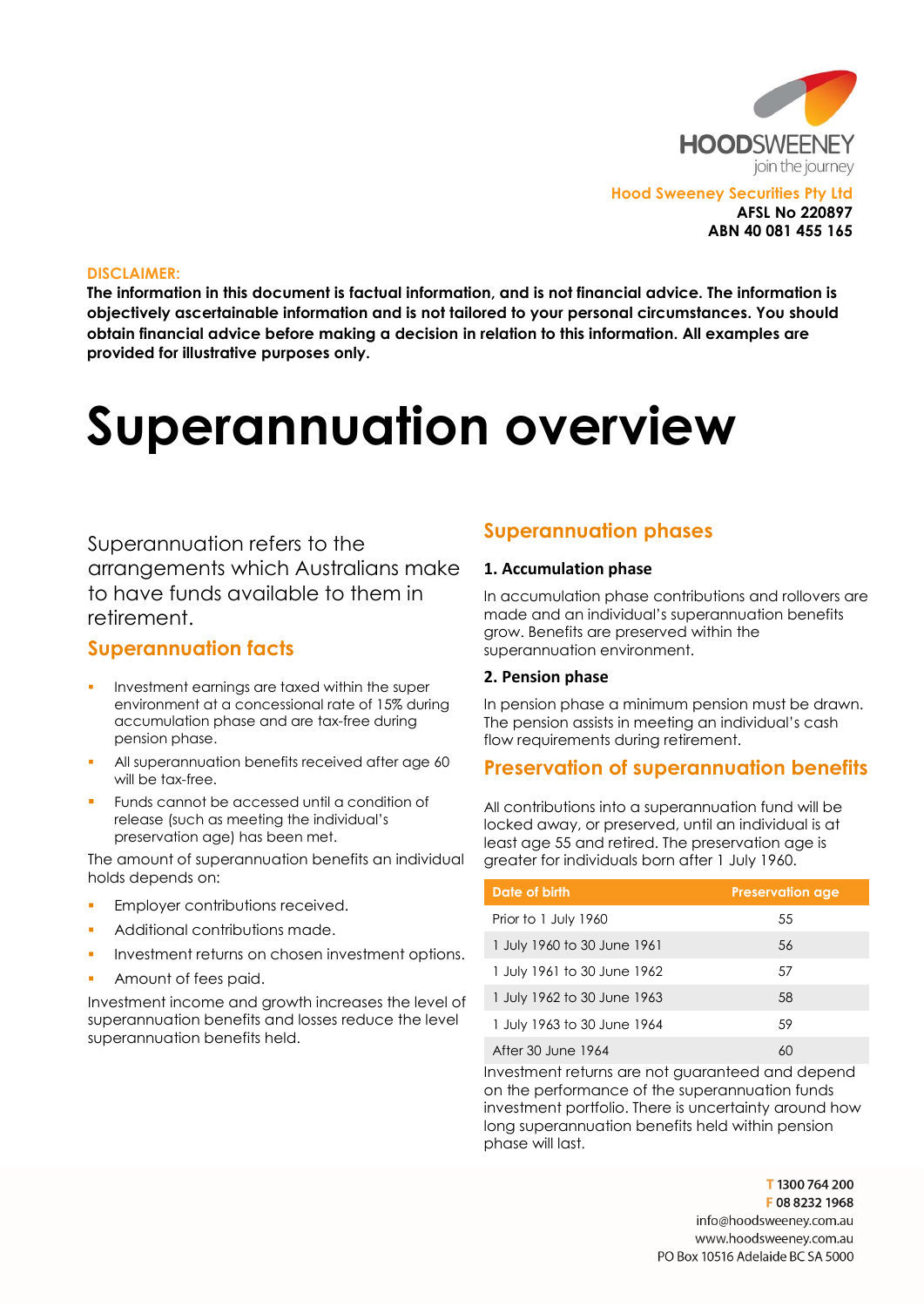

# Taxation implications of withdrawing superannuation benefits

Individuals aged 60 and over who have met a condition of release, can receive their superannuation benefits as a lump sum or pension tax-free.

If an individual is aged under 60 benefits will be taxable. When part of a superannuation interest is paid out as either a lump sum or as a pension it will include both a tax-free and a taxable component.

The tax treatment of the taxed portion received when withdrawing superannuation benefits is outlined in the table below:

#### Taxed fund

| Age                         | <b>Superannuation</b><br>Lump sum           | <b>Superannuation</b><br><b>Pension</b>   |
|-----------------------------|---------------------------------------------|-------------------------------------------|
| 60 and over                 | Tax-free                                    | Tax-free                                  |
| Preservation age<br>to $59$ | 0% up to \$225,0001<br>15%* above \$225,001 | Marginal tax rate*<br>less 15% tax offset |
| Under<br>preservation age   | $22\%$ *                                    | Marginal tax rate*                        |

<sup>1</sup>Lifetime cap, indexed annually with AWOTE, rounded down to nearest \$5,000.

\* Plus Medicare levy.

#### Untaxed fund

| Age                         | <b>Superannuation</b><br>Lump sum                                                 | <b>Superannuation</b><br><b>Pension</b>      |
|-----------------------------|-----------------------------------------------------------------------------------|----------------------------------------------|
| 60 and over                 | 15%*up to\$1,615,0001<br>45%* above \$1,615,0001                                  | Marginal tax<br>rate* less 10% tax<br>offset |
| Preservation age<br>to $59$ | 15%* up to \$225,000<br>30%* \$225,001 to \$1,615,0001<br>45%* above \$1,615,0001 | Marginal tax<br>rate* less 15% tax<br>offset |
| Under<br>preservation age   | 30%*up to\$1,615,000<br>45%* above \$1,615,0001                                   | Marginal tax<br>rate*                        |

<sup>1</sup>Lifetime cap, indexed annually with AWOTE, rounded down to nearest \$5,000.

\* Plus Medicare levy.

# Types of superannuation funds

#### Industry Superannuation Funds

Previously, these once catered to individuals employed in a specific industry but most industry funds are now open for anyone to join.

Industry funds generally have a limited number of investment options where an investment manager has control over how the superannuation benefits within the option are invested. There is also limited transparency and generally no control over the investment portfolio.

Some larger industry funds allow members to select their own investment portfolio from a menu of shares, Exchange Traded Funds and term deposits. However additional fees are incurred to access the investment menu.

#### Retail Superannuation Funds

These funds are run by banks and other financial institutions and are open to all investors via an administrative platform. The company running the fund charge administration and platform fees to generate an income.

Retail funds generally offer access to a wide range of investments through an investment menu, often running into the hundreds. An investment portfolio can be created using the investment options available on the investment menu.

#### Self-Managed Superannuation Funds

A Self-Managed Superannuation Fund is a private superannuation fund which provides greater control and flexibility of superannuation benefits.

A Self-Managed Superannuation Fund can have up to six members who are also the Trustees, or Directors of a Corporate Trustee.

> T1300764200 F0882321968 info@hoodsweeney.com.au www.hoodsweeney.com.au PO Box 10516 Adelaide BC SA 5000